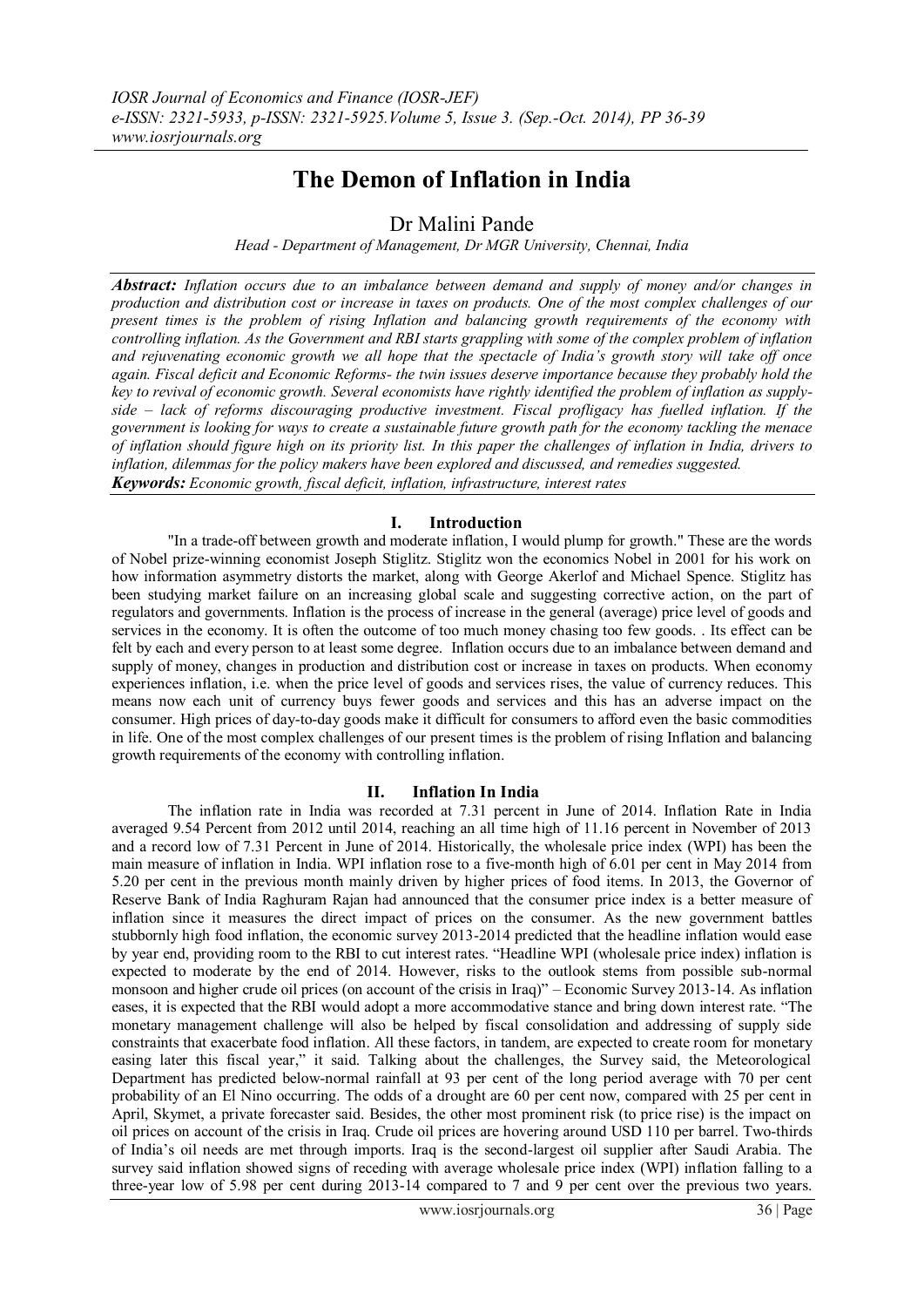Consumer price inflation, though higher than the WPI, has also exhibited signs of moderation with CPI (newseries) inflation declining from 10.21 per cent during 2013-14 to about 9.49 per cent in 2013-14, the survey said. Food inflation, however, remained stubbornly high during 2013-14, reaching a peak of 11.95 per cent in third quarter.

As the Government and RBI starts grappling with some of the complex and what seems to be the intractable problem of inflation and rejuvenating stalled economic growth we all hope that the spectacle of India's growth story will take off once again. Woven into the sub-text of this monumental task are two tasks that need urgent resolution. Fiscal deficit and Economic Reforms- the twin issues deserve importance because they probably hold the key to revival of economic growth. Several economists have rightly identified the problem of inflation as supply-side – lack of reforms discouraging productive investment. Fiscal profligacy has fuelled inflation. Without fundamental economic reforms – cutting fuel subsidies, fast-forwarding infrastructure projects and reducing the fiscal deficit – no amount of monetary policy tinkering will tame inflation or spur GDP growth.

Growth decelerated steadily from 8% during the quarter ended June 2011 to less than 5% in 2013-14. But, both wholesale price index (WPI) and [consumer](http://economictimes.indiatimes.com/topic/consumer%20price%20index) price index (CPI) [inflation](http://economictimes.indiatimes.com/topic/inflation) remained elevated for a long time. The economy will grow only if we invest well in advance. Government has been focusing on welfare programmes that redistribute wealth rather than create assets. Programmes such as the NREGA have put money in the hands of rural population and obviously this extra money was utilised to purchase more foods items. Without sufficient investment in programmes for food generation, procurement, storage and transportation, prices have spiralled at a constant pace. So, what is more crucial is the mix, rather than the level of growth. Since the credit [crisis,](http://economictimes.indiatimes.com/topic/credit%20crisis) the country's potential growth has been deteriorating with a high fiscal [deficit](http://economictimes.indiatimes.com/topic/fiscal%20deficit) and persistently high growth in rural wages, even as private and public investment has been declining. These have had a negative impact on prices and productivity. In the past, price levels measured by WPI and CPI-industrial workers usually tracked a similar trend. But over the last three years, a huge gap has opened up. Non-food CPI levels have also persistently been higher than WPI/non-food WPI. Indeed, the gap between nonfood manufactured WPI — which represents 55% of overall WPI — and CPI has been extremely large. To the extent that the gap between price levels as measured by CPI and WPI/WPI-core has been persistent and rising, we believe that WPI/WPI-core inflation are not sufficient to assess inflation expectations.

# **III. Drivers To Inflation**

Fiscal deficit, rural wage, private [investment](http://economictimes.indiatimes.com/topic/private%20investment) and crude oil [prices](http://economictimes.indiatimes.com/topic/crude%20oil%20prices) are the primary drivers to inflation and will be important to track. On fiscal deficit, it is more important to track expenditure growth. The government has announced its intention to increase one-off revenues via divestment but reducing the deficit in such a manner is unlikely to help reduce inflation. Apart from less-productive fiscal spending, high rural wages have also been a key factor in persistently high inflation expectations. According to the labour bureau, overall rural wages and rural farm wages have continued to grow at 19% year-on year as of August 2012. It will be hard to curb CPI inflation when wage growth is so strong for such a large proportion of the workforce, and is not matched by a productivity increase. Increase in private investment is critical to augment the supply side and boost productivity growth. Recent policy actions are indicating the government's determination to address the persistent decline in private investment. Initially government will try and expedite existing projects before there is any revival in greenfield projects. The National [Investment](http://economictimes.indiatimes.com/topic/National%20Investment%20Board) Board (NIB) can help quicken the process of granting project approvals, especially for those stuck midway or brownfield projects. But considering the challenges related to the current investment cycle, it would only be a gradual recovery in infrastructure and industrial capacity creation. Crude oil remains the single biggest import for India. Net crude imports are 5.4% of GDP and account for 52% of the country's trade deficit. Crude oil prices are high, and contribute to high inflation.

### **IV. Tackling The Menace Of Inflation**

It is believed by some policy makers that bringing down the interest rates will improve the supply-side and, therefore, inflation. We should understand that low interest rates are not enough to stimulate capital expenditure. Indeed, RBI has recently highlighted real interest rates, as measured by both WPI and CPI inflation, are still much lower than during 2004-07, when investment growth was extremely strong. Persistent negative real rates will slow down deposit growth, keeping the credit-deposit ratio and market rates elevated. Policy reforms that improve the regulatory environment, increase legal certainty, fast track project approvals and creating incentives to invest are more important. If the government does not initiate a simultaneous cut in its spending and rural wage growth, in the initial phase of pickup in capex before it augments capacity, it will add to aggregate demand and inflation pressures. One of the key reasons for slackening growth is the slowing investment rate. There are many reasons for the slowdown in private investment - stubborn inflation, structural barriers, policy uncertainty and high interest rates. Investment needs to be concentrated in two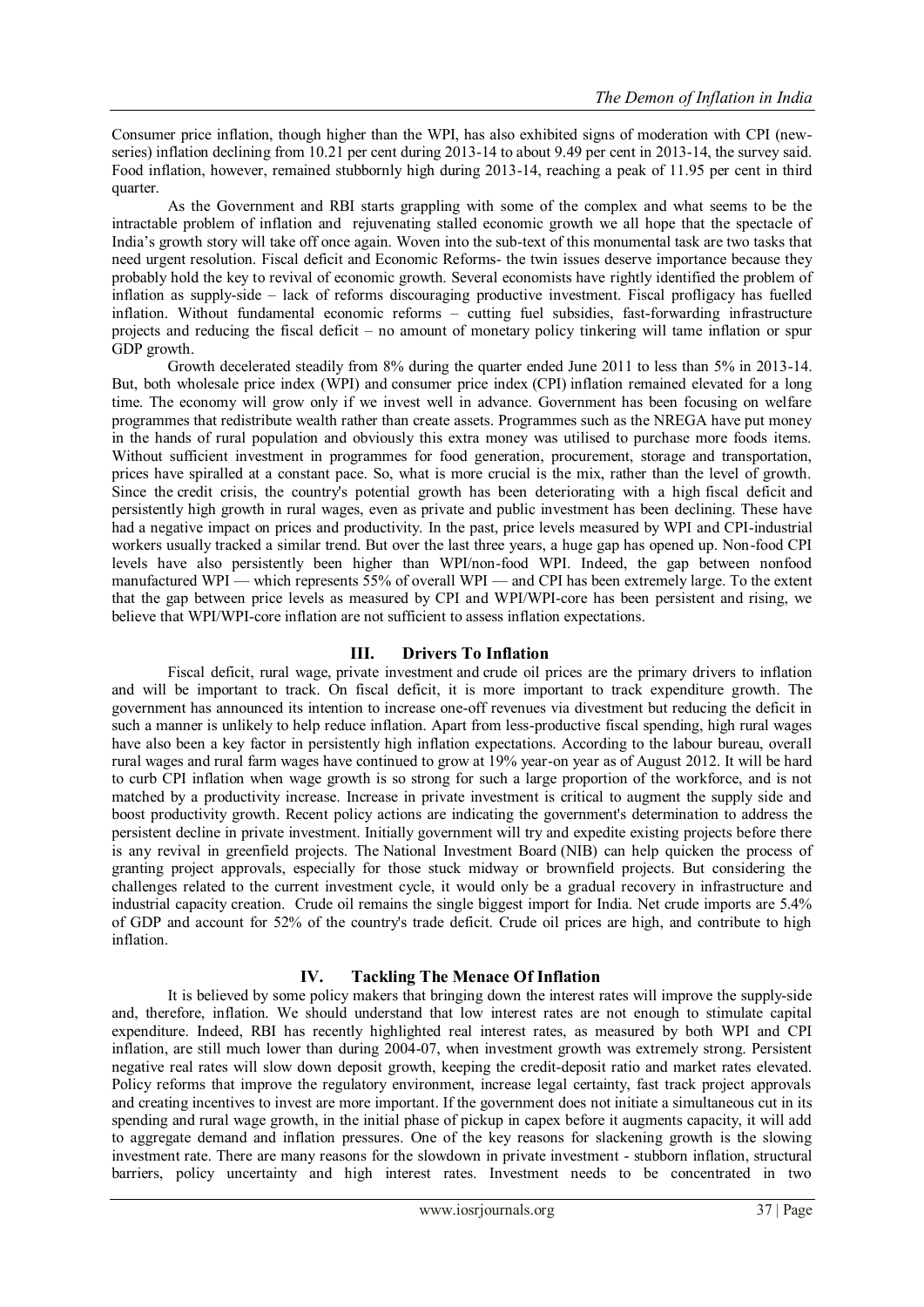areas: [infrastructure](http://economictimes.indiatimes.com/topic/infrastructure) projects and manufacturing. The reason for this is that with a lack of investment in building either capacity to meet enhanced consumption levels, or lack of investment in building infrastructure to provide and deliver goods and services from producers to consumers efficiently, friction builds up in the economy and leads to inflationary pressures. The prolonged [inflation](http://economictimes.indiatimes.com/topic/inflation) over past three years is testimony to that fact. The crucial issue is funding the infrastructure investment which by its very nature is enormous, long gestation and delivers results after a long period of time.. The Planning [Commission](http://economictimes.indiatimes.com/topic/Planning%20Commission) has estimated the bill to be around Rs 41 lakh crore during 2012-17. While the government is expected to pitch in with 50% (assuming it can fork out so much money), private sources of [funds](http://economictimes.indiatimes.com/topic/funds) will still have to stump up the balance Rs 20 lakh crore. The known sources of private financing, such as bank loans, capital markets (for both debt and equity), external commercial borrowings, foreign direct investment, alternative investment platforms (such as private equity), will not be able to meet this huge bill. The requirement looks even more daunting when you add the investment needed for increasing manufacturing capacity. If we look at infrastructure alone, the banking system provided 56% of total funding to infrastructure projects during the first three years of the Eleventh Plan. After providing this funding, banks have to face two stumbling blocks: an asset-liability mismatch, since banks typically source short-term liabilities while infrastructure assets are usually long term in nature, and prudential sectoral caps.

### **V. Dilemma One**

The corporate bond market is not yet developed. However, there are two untapped sources which can provide the large amounts required and match the maturity profile - insurance and pension, which account for around 32% of household savings. Companies in both these segments are sitting on huge pool of money, which are long term in nature but are not invested in long-term projects. This represents the only sources of long-term financing in the country are unable to invest in projects that not only match the maturity profile of their liability portfolio but could provide decent returns as well. The reason behind this apparent coyness is the investment norms governing these two segments. For instance, the investment norms mandate that insurance companies cannot invest in bonds of private sector companies with a credit rating below "AA+ ". This immediately rules out all infrastructure projects, most of which are undertaken through special purpose vehicles, which do not have any cash flows to begin with and, therefore, are rated way below the mandated floor. Due to the inflexible nature of the investment norms, a majority of the funds get automatically invested in government bonds, which are perceived as the safest investment in the economy.

# **VI. Dilemma Two**

The recent inflationary spiral has seen the headline rate of inflation often cross the yield on government bonds. This shrinks real returns for investors, inducing them to move away from financial savings into physical assets like gold or property. The impact can be seen in the reduction of net financial savings of households: from 12.2% in 2009-10 to 7.8% of GDP in 2011-12, according to the RBI's latest Annual Report. The objective of protecting long-term investments from capital erosion has actually ended up leaving investors with very low returns, compared with other asset classes. Therefore, at a time when investment and pension funds might be requested to step up to provide long-term funds for nation-building, the investment policy pursued by them might ensure a flight of funds to other assets, particularly physical assets. If the government is looking for ways to create a sustainable future growth path for the economy, these two moral dilemmas should figure high on its priority list if it wishes to tackle the menace of inflation.

### **VII. Conclusion**

Fiscal deficit and Economic Reforms- the twin issues deserve importance because they probably hold the key to revival of economic growth. Several economists have rightly identified the problem of inflation as supply-side – lack of reforms discouraging productive investment. Fiscal profligacy has fuelled inflation. Without fundamental economic reforms – cutting fuel subsidies, fast-forwarding infrastructure projects and reducing the fiscal deficit – no amount of monetary policy tinkering will tame inflation or spur GDP growth. The two untapped sources which can provide the large amounts required and match the maturity profile are insurance and pension, companies in both these segments are sitting on huge pool of money, which are long term in nature but are not invested in long-term projects. This represents the only sources of long-term financing in the country are unable to invest in projects that not only match the maturity profile of their liability portfolio but could provide decent returns as well. The reason behind this apparent coyness is the investment norms governing these two segments. This is the first dilemma. The second dilemma is that the objective of protecting long-term investments from capital erosion has actually ended up leaving investors with very low returns, compared with other asset classes. If the government is looking for ways to create a sustainable future growth path for the economy, these two moral dilemmas should figure high on its priority list if it wishes to tackle the menace of inflation.

### **References**